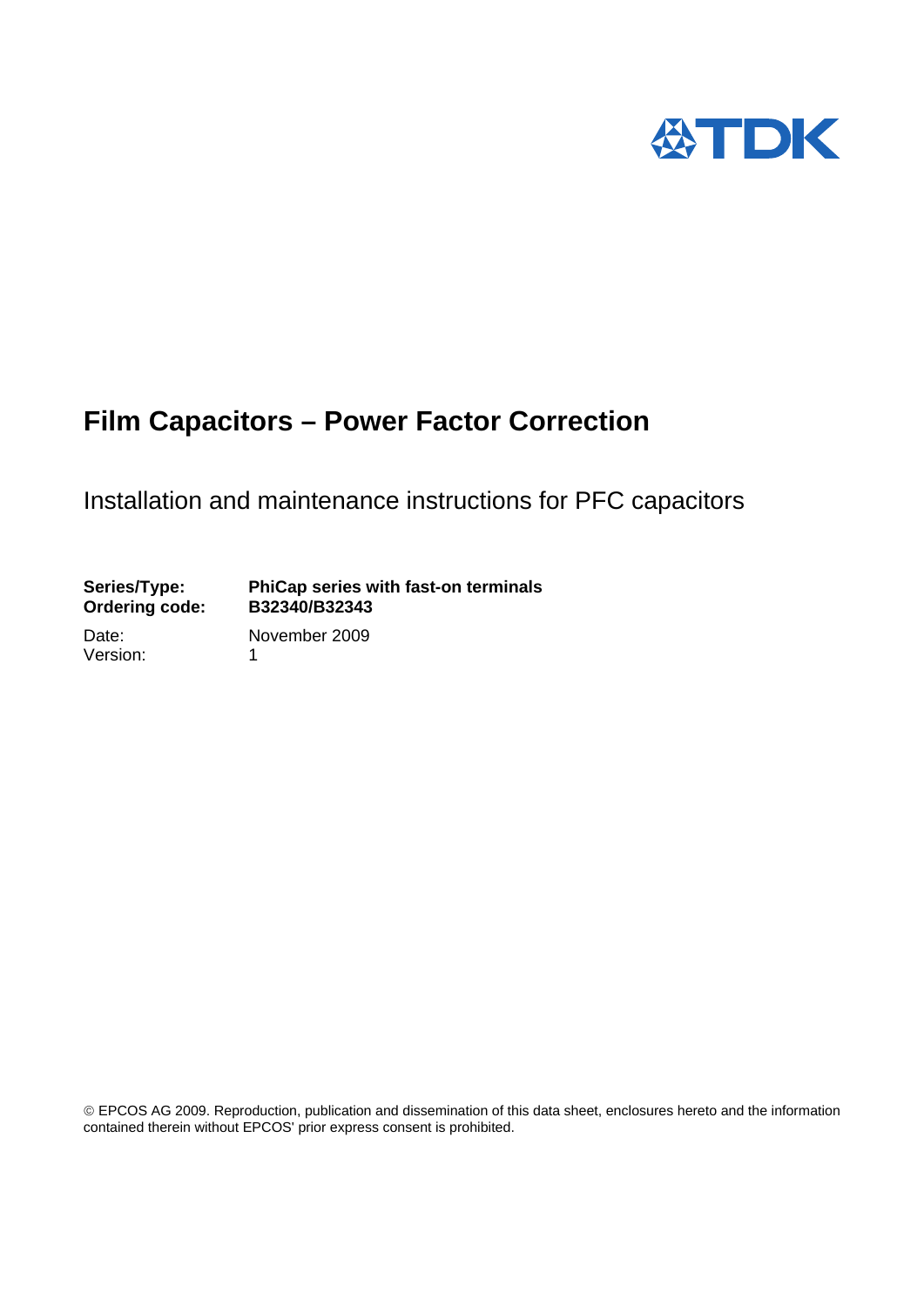

 **Installation and maintenance instructions for PFC capacitors PhiCap capacitors** 

### **Installation and maintenance instructions**

| <b>Read this first!</b>                                | Read the following »Installation and Maintenance Instructions« carefully<br>before installing a capacitor in your application.                                                                                                                                                                                                                                                                                                                                                                                                                                                                                                                                                                                                                                                                                                                                                                                      |  |
|--------------------------------------------------------|---------------------------------------------------------------------------------------------------------------------------------------------------------------------------------------------------------------------------------------------------------------------------------------------------------------------------------------------------------------------------------------------------------------------------------------------------------------------------------------------------------------------------------------------------------------------------------------------------------------------------------------------------------------------------------------------------------------------------------------------------------------------------------------------------------------------------------------------------------------------------------------------------------------------|--|
| <b>About this manual</b>                               | The information stated in this manual applies to typical, approved usage.<br>Please refer to our product specifications, or request our approval for your<br>own individual specifications, before installing capacitors.                                                                                                                                                                                                                                                                                                                                                                                                                                                                                                                                                                                                                                                                                           |  |
| For your safety!                                       | Disregarding the guidelines in this manual can result in operational failure,<br>bursting and fire. In case of doubt, contact your local EPCOS sales<br>organization or distributor for assistance.                                                                                                                                                                                                                                                                                                                                                                                                                                                                                                                                                                                                                                                                                                                 |  |
| General safety notes for<br>installation and operation | Ensure you are using the right capacitor type for your application.<br>Please refer to the EPCOS product catalog and application notes for<br>appropriate selection of capacitors. Please contact EPCOS for any<br>assistance required in selection.<br>Maintain good, effective grounding of capacitor enclosures.<br>Ensure that any faulty units/banks in the system can be isolated.<br>Handle capacitor units carefully, as they may be charged even after<br>disconnection due to faulty discharging devices.<br>Follow appropriate engineering practices.<br>$\mathbf{r}$<br>Do not use HRC fuses to power the capacitor up and down (as this<br>$\blacksquare$<br>could lead to the risk of electrical arcing!).<br>Consider capacitor terminals, connected bus bars and cables, and<br>$\blacksquare$<br>any other devices connected with them, as being energized. The<br>device is electrically charged! |  |
| <b>Storage and operation</b><br>conditions             | Do not use or store capacitors in a corrosive atmosphere, especially<br>where chloride gas, sulfide gas, acid, alkali, salt or similar substances are<br>present. In a dusty environment, regular maintenance and cleaning,<br>especially of the terminals, is required to avoid a conductive path being<br>set up the phases and/or the phases and ground.                                                                                                                                                                                                                                                                                                                                                                                                                                                                                                                                                         |  |
| <b>Ambient temperature</b>                             | The ambient temperature category for most standard capacitors types is<br>$-25/D$ . This means a maximum temperature of 55 °C, an average<br>temperature over 24 hours of 45 °C, and an average temperature in one<br>year not exceeding 35 °C. The maximum casing temperature of 60 °C<br>must not be exceeded. Temperature is one of the main stress factors for<br>polypropylene type capacitors and has a major influence on their useful<br>life expectancy. For higher temperature requirements, EPCOS offers<br>MKV type capacitors for ambient temperatures of up to 70 °C (with<br>natural cooling).                                                                                                                                                                                                                                                                                                       |  |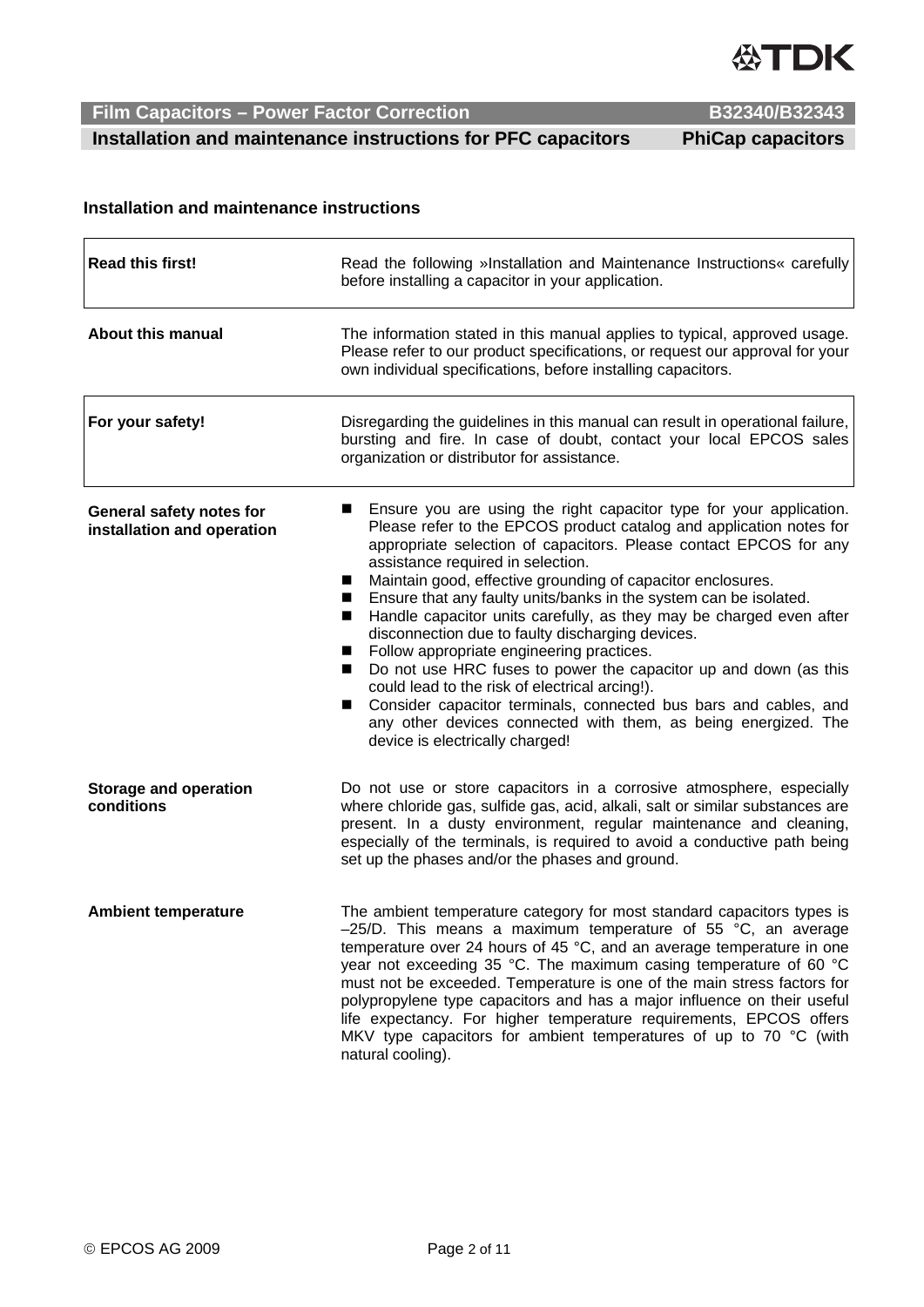**Installation** 

### **Mounting the capacitors**

| <b>Mounting position</b>            | Capacitors installed in a cabinet should be placed on the bottom to<br>minimize the stress temperature.                                                                                                                                                                                                                                                                                                                    |  |  |
|-------------------------------------|----------------------------------------------------------------------------------------------------------------------------------------------------------------------------------------------------------------------------------------------------------------------------------------------------------------------------------------------------------------------------------------------------------------------------|--|--|
| Note!                               | PhiCap capacitors series may be mounted only in a vertical position.                                                                                                                                                                                                                                                                                                                                                       |  |  |
| <b>Warning!</b>                     | Do not install capacitors with dents deeper than 0.5 mm!                                                                                                                                                                                                                                                                                                                                                                   |  |  |
| <b>Mounting conditions</b>          | PFC capacitors must be installed in a cool and well ventilated place, and<br>not close to objects that radiate heat such as filter-circuit reactors and<br>furnaces, or in direct sunlight.                                                                                                                                                                                                                                |  |  |
| <b>Cooling space for capacitors</b> | Make sure that sufficient cooling space is available (see Figure 2):<br>A minimum distance of 20 mm between the capacitors is necessary<br>to maintain sufficient cooling.<br>Keep a gap of at least 20 mm above the capacitor and do not attach<br>any mounting components onto the crimp or on top. This gap will<br>allow longitudinal extension of the can so that the over-pressure<br>disconnector can extend fully. |  |  |

**Caution!** Exceeding the maximum allowed temperature may cause the safety

mechanical or any other kind of damage!

device to be in operative.



*Figure 2:* Minimum space over and between the capacitors.

**Film Capacitors – Power Factor Correction B32340/B32343** 

## **Installation and maintenance instructions for PFC capacitors PhiCap capacitors**

Capacitors should no longer be used if they are dented or have suffered

Check the integrity of discharge resistors before installation.

**ASTDK**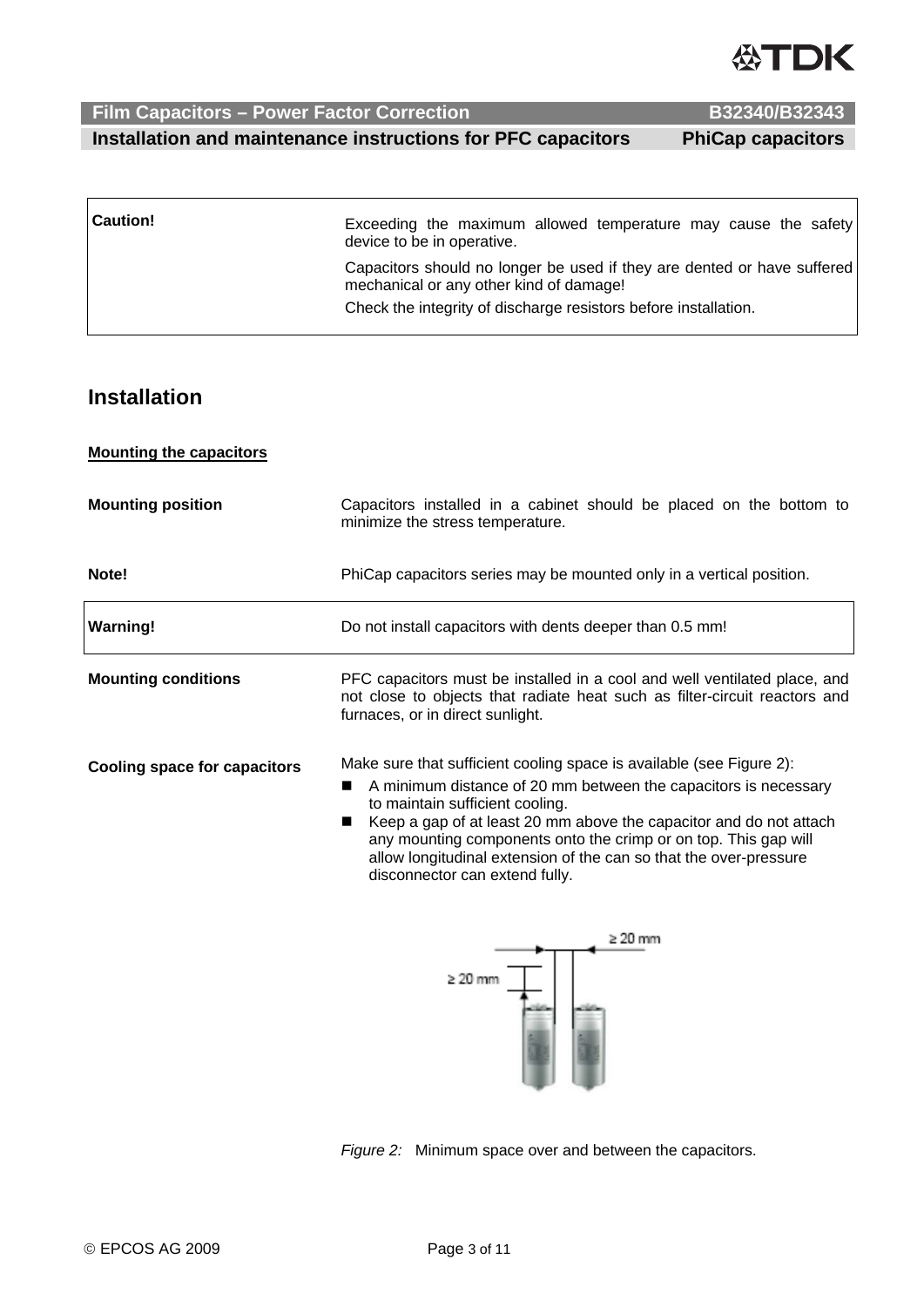**Using reactors:** 

 **Installation and maintenance instructions for PFC capacitors PhiCap capacitors** 

| cooling space for cables           | temperature. The distance between the reactor and capacitor must be<br>large enough to stop any reactor heat being conducted via the connecting<br>cable to the capacitor and to prevent the capacitor overheating due to<br>heat radiation from the reactor. |  |  |
|------------------------------------|---------------------------------------------------------------------------------------------------------------------------------------------------------------------------------------------------------------------------------------------------------------|--|--|
| <b>Fixing threaded bottom stud</b> | The threaded mounting stud is located at the base of the capacitor:                                                                                                                                                                                           |  |  |
|                                    |                                                                                                                                                                                                                                                               |  |  |
| <b>Fixing</b>                      | The threaded bottom stud must be fastened with the following specified<br>torques:                                                                                                                                                                            |  |  |
|                                    | M12 bottom stud for diameters > 53 mm: torque 10 Nm                                                                                                                                                                                                           |  |  |
|                                    | M 8 bottom stud for diameters < 53 mm: torque 4 Nm                                                                                                                                                                                                            |  |  |
| Grounding                          | The M12/M8 bottom stud is used for grounding. Connect it to ground by<br>cable, or else connect the capacitor to any other conductive item which is<br>connected to ground.                                                                                   |  |  |
| Note!                              | Suitable connectors have to penetrate existing layers of enamel to ensure<br>good, constant conductivity and sufficient current carrying capability.                                                                                                          |  |  |
|                                    | If the capacitor is grounded via the metal chassis to which it is mounted,<br>the layer of varnish beneath the washer and nut should be removed.                                                                                                              |  |  |
| <b>Connecting</b>                  | When connecting, avoid bending cable lugs or cables, or the use of other<br>forms of mechanical force on the terminals. Otherwise, leakage could<br>disable the safety device!                                                                                |  |  |
|                                    | Ensure firm fixing of terminals, and apply the fixing torque as individually<br>specified.                                                                                                                                                                    |  |  |
|                                    | The maximum specified terminal current must never be exceeded. Please<br>refer to the technical data of the relevant series.                                                                                                                                  |  |  |

Parallel connection of capacitors via the terminal is not recommended.

Note that any reactors used in an application operate at a much higher

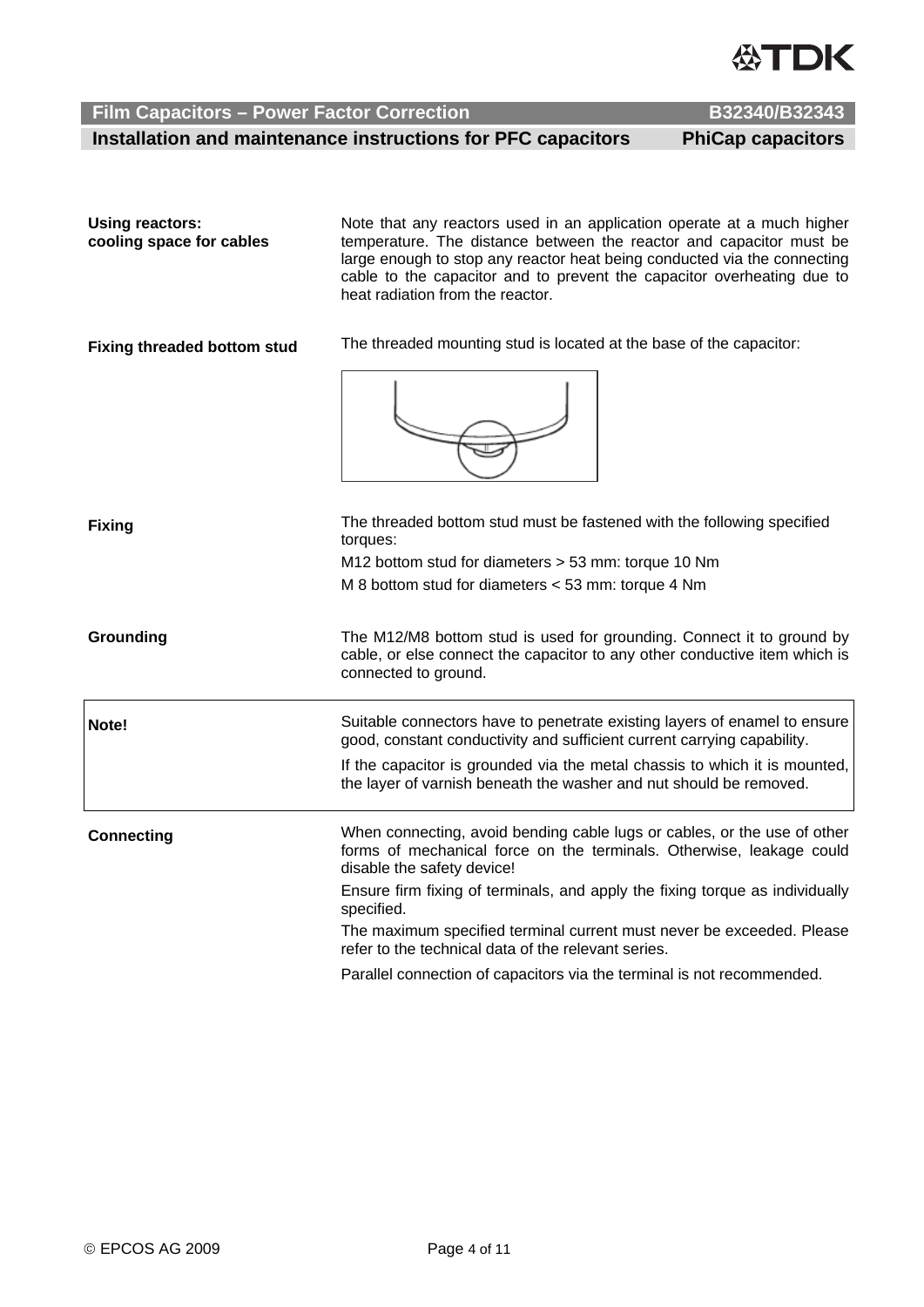

 **Installation and maintenance instructions for PFC capacitors PhiCap capacitors** 

.

### **Connecting the supply cable**

| <b>Cable specification</b>       | The connecting cable must be of flexible type, preferably of copper.                                                                                                   |  |  |
|----------------------------------|------------------------------------------------------------------------------------------------------------------------------------------------------------------------|--|--|
| Note!                            | Do not use solid-core cables!                                                                                                                                          |  |  |
|                                  | The maximum cable cross section for PhiCap PI top is 4 mm <sup>2</sup><br>Further information can be found in the appendix.                                            |  |  |
|                                  | The connecting cables to the capacitor should be dimensioned for a<br>current at least 1.5 times the rated current so that no heat is conducted<br>into the capacitor. |  |  |
| <b>Maximum terminal currents</b> | Do not exceed the maximum permissible current:                                                                                                                         |  |  |
|                                  | PhiCap: up to 60 A total RMS current<br>■                                                                                                                              |  |  |
| Attaching the supply cable       | Attach the supply cable:                                                                                                                                               |  |  |
|                                  | B32340: cable crimped with lug & fixed with fast on terminal<br>B32343: cable crimped with lug & fixed with fast on terminal<br>■                                      |  |  |
| Supply cable with lug crimped    | Use an appropriate wire as specified for the connection in the appendix<br>and fix it onto the fast-on terminal on top of the capacitor.                               |  |  |
|                                  |                                                                                                                                                                        |  |  |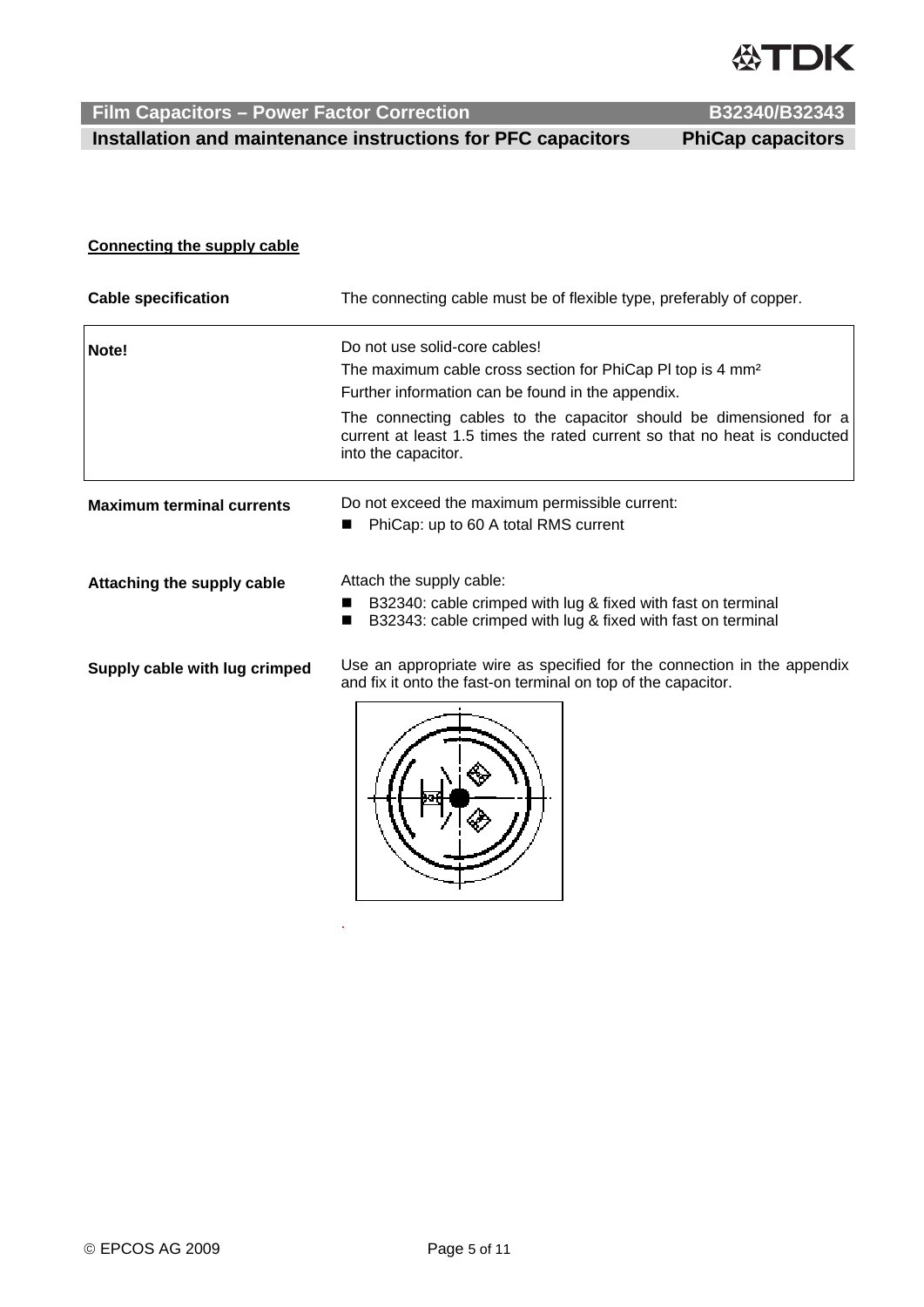

 **Installation and maintenance instructions for PFC capacitors PhiCap capacitors** 

**Using discharge resistors** Discharge resistors are included in the delivery package.

Discharge resistors are required for discharging capacitors to protect operating personal (risk of electric shock) and for re-switching capacitors in automatic PFC equipment (phase opposition!).

EPCOS discharge resistors are designed to discharge capacitors down to 75 V or less within 60 seconds. For particular types, the time of discharge down to 75 V or less can be within 90 seconds.

Make sure that the correct resistor (with the same ohmic rating and pushon connector diameter) is used for replacement.



**Discharging the capacitor** Before re-switching, capacitors must be discharged to 10% of the rated voltage or below.

> A discharge resistor can be replaced by removing it from the fast-on terminal.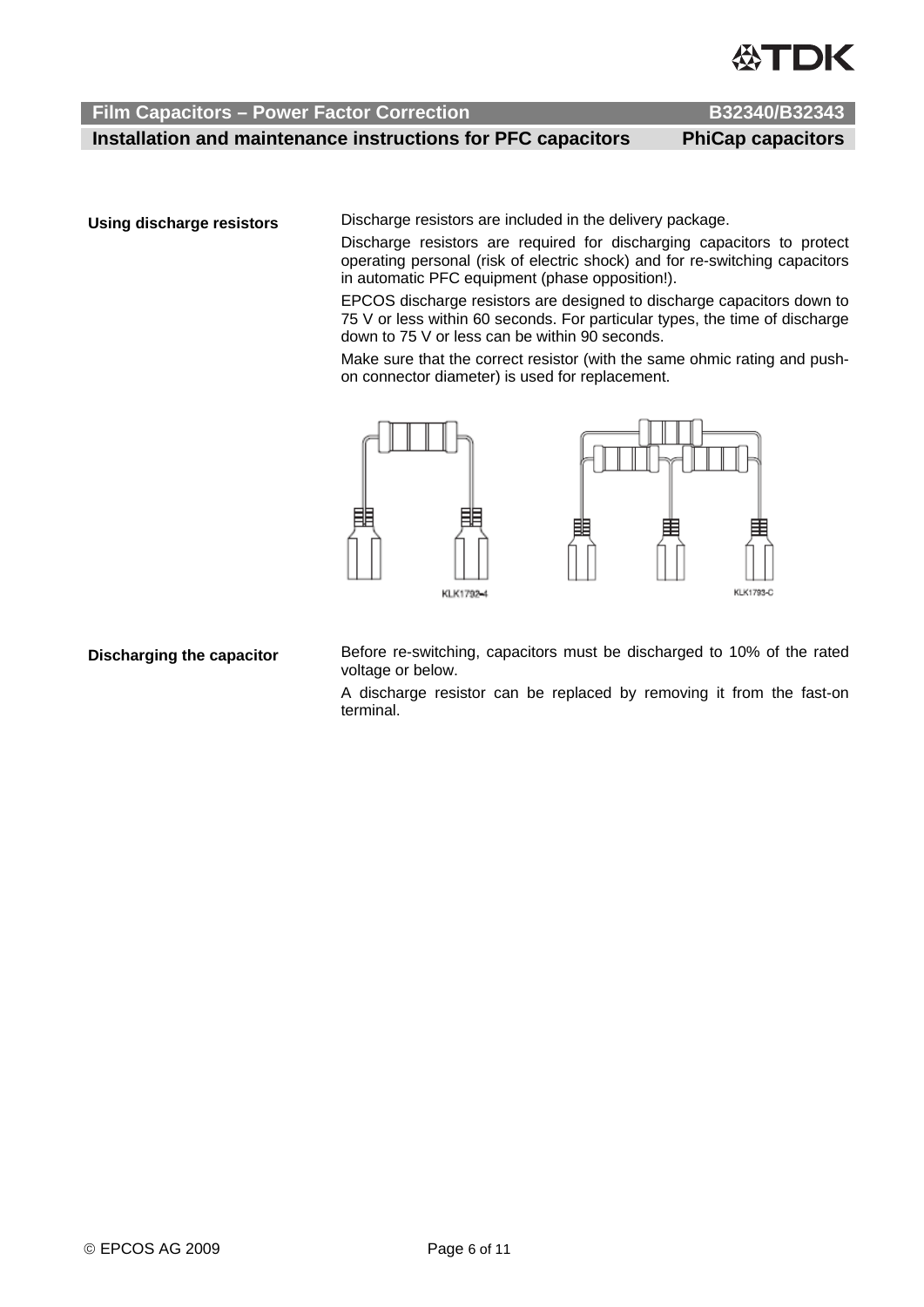

# **Film Capacitors – Power Factor Correction B32340/B32343 B32340/B32343**

 **Installation and maintenance instructions for PFC capacitors PhiCap capacitors** 

| <b>Inrush current limitation</b>    | Switching LV PFC capacitors can cause high inrush currents of more than<br>200 times the rated current, especially when they are connected in<br>parallel to others that are already energized. This may cause additional<br>stress to contactors as well as to capacitors and reduce their life cycle. |
|-------------------------------------|---------------------------------------------------------------------------------------------------------------------------------------------------------------------------------------------------------------------------------------------------------------------------------------------------------|
|                                     | Inrush currents have a negative effect on the power quality, e.g.<br>transients, voltage drop. MKK and MKP designs have high impulse<br>handling capability, but require inrush current limitation such as:                                                                                             |
|                                     | Contactors with pre-charging resistors for pre-loading of capacitors<br>٠<br>Serial air coils (approx. 8 turns in the connecting cables between<br>■<br>contactor and capacitor with a diameter of 10 cm)                                                                                               |
| IEC 60831 standard<br>and reference | According to the IEC 60831 standard, a maximum of 5000 switching<br>operations per year is acceptable. Before considering a higher number of<br>switching operations, please contact EPCOS.                                                                                                             |
| <b>Harmonics</b>                    | Harmonics are sinusoidal voltages and currents with frequencies that are<br>multiples of the 50 or 60 Hz power supply frequency.                                                                                                                                                                        |
|                                     | Harmonics result from the operation of electrical loads with non-linear<br>voltage-current characteristics.                                                                                                                                                                                             |
|                                     | They are mainly caused by loads operated in modern electronic devices,<br>such as converters, electrical drives, welding<br>machines<br>and<br>uninterruptible power supplies (UPS).                                                                                                                    |
|                                     | Ensure that the current flowing through the capacitor does not exceed the<br>following values: up to $1.3 \cdot I_R$ .                                                                                                                                                                                  |
|                                     | This may indicate the heavy presence of harmonics. Check the voltage<br>and current using a true RMS multi-meter.                                                                                                                                                                                       |
|                                     | Ensure that the voltage does not exceed 1.1 • $V_R$ and the peak voltage<br>does not exceed 1.6 • $V_R$ . Use a true RMS and peak voltmeter or                                                                                                                                                          |

oscilloscope to check this.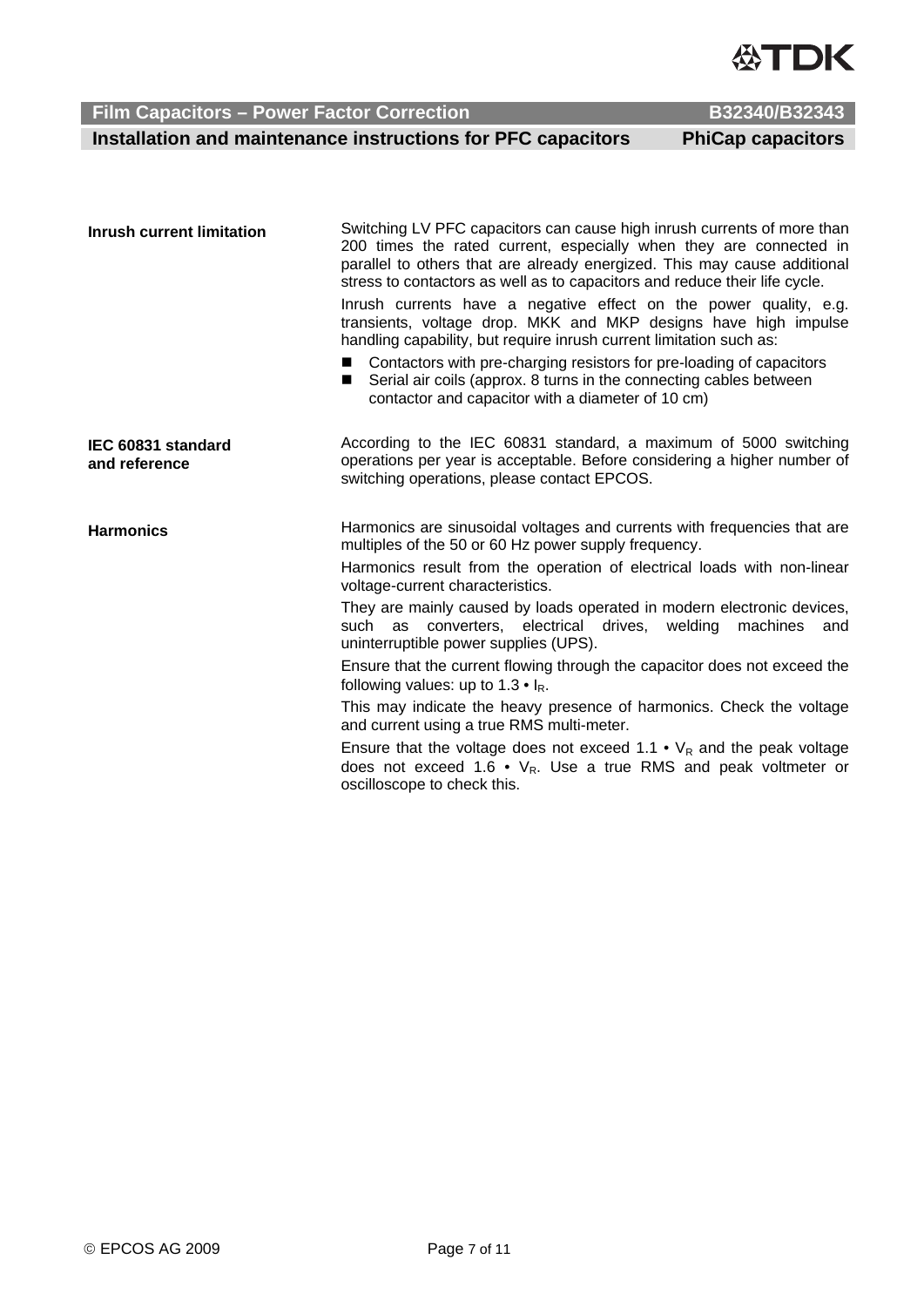**Installation and maintenance instructions for PFC capacitors PhiCap capacitors** 

|                                   | should be used in applications with harmonic distortion. Depending on the<br>chosen series resonance frequency, a part of the harmonic current will be<br>absorbed by the power capacitor. The rest of the harmonic current will<br>flow into the grid. The use of power capacitors with reactors reduces<br>harmonic distortion and minimizes the disturbing effects on the operation<br>of other loads. |
|-----------------------------------|-----------------------------------------------------------------------------------------------------------------------------------------------------------------------------------------------------------------------------------------------------------------------------------------------------------------------------------------------------------------------------------------------------------|
| <b>Avoid resonance conditions</b> | The most important reason for installing de-tuned capacitor banks is to<br>avoid resonance conditions. These may multiply existing harmonics,<br>create power quality problems and damage distribution equipment.                                                                                                                                                                                         |
|                                   | Occurrences of resonance should ideally be avoided by appropriate<br>application design!                                                                                                                                                                                                                                                                                                                  |
|                                   | The total RMS capacitor current (incl. fundamental and harmonic<br>currents) specified in the technical data of the relevant series must never<br>be exceeded.                                                                                                                                                                                                                                            |
| <b>Overpressure disconnector</b>  | Electrical components do not have an unlimited operating life; this also<br>applies to self-healing capacitors. As polypropylene-type capacitors<br>seldom produce a pronounced short circuit, HRC fuses or circuit breakers<br>alone do not offer sufficient protection.                                                                                                                                 |
|                                   | All capacitors of the PhiCap series are consequently fitted with a<br>disconnector that responds to overpressure. If numerous electric<br>breakdowns occur at the end of its life or as the result of thermal or<br>electric overload (within IEC 60831 specification), the formation of gas<br>causes the pressure inside the capacitor case to rise.                                                    |
|                                   | This causes a change in length due to the curvature of the lid or<br>stretching of the expansion bead. Expansion beyond a certain point will<br>separate the internal wires (tear-off fuses) and disconnect the capacitor<br>from the power line.                                                                                                                                                         |
| <b>Caution!</b>                   | To ensure full functionality of an overpressure disconnector, observe the<br>following requirements:                                                                                                                                                                                                                                                                                                      |
|                                   | 1) The expandable metal top must not be impaired:                                                                                                                                                                                                                                                                                                                                                         |
|                                   | The connecting lines must be flexible leads (cables).<br>$\blacksquare$<br>There must be sufficient space for expansion above the connections<br>(stated for the different models).                                                                                                                                                                                                                       |
|                                   | The folding groove must not be retained by clamps.<br>2) The maximum permissible fault current of 10,000 A to the UL<br>810-standard must not be exceeded.                                                                                                                                                                                                                                                |
|                                   | 3) The stress parameters of the capacitor must be within the<br>IEC60831 specification.                                                                                                                                                                                                                                                                                                                   |

**Caution! Caution! Caution! Caution! Caution! Caution! Caution Caution Capacitor Capacitor Capacitor Capacitor Capacitor Capacitor Capacitor Capacitor Capacitor Capacitor Capacitor Cap** 

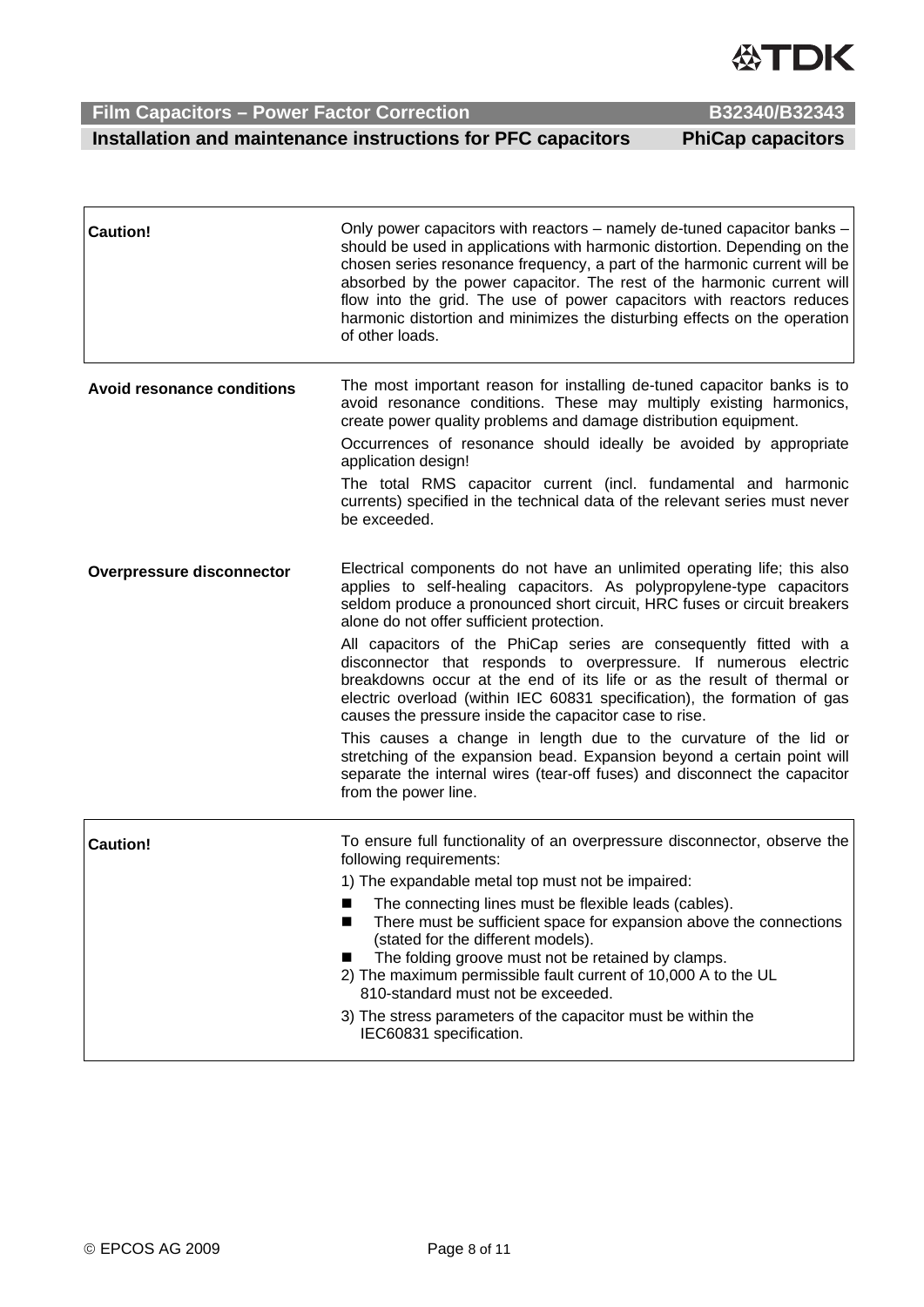**Installation and maintenance instructions for PFC capacitors PhiCap capacitors** 

HRC fuses or molded case circuit breakers for short circuit protection must be used. Short circuit protection equipment and connecting cables should be dimensioned to permanently handle 1.5 times the rated current of the capacitor.

- **HRC** fuses do not protect the capacitor against overload. They only offer short-circuit protection!
- HRC fuse rating must be 1.6 ... 1.8 times the nominal capacitor current.
- Do not use HRC fuses for switching capacitors (lightning arc!).
- Use thermal/magnetic overcurrent relays for overload protection.

# **Maintenance**

**Overcurrent / short circuit** 

**protection** 

| <b>Caution!</b> | Disregarding the following measures may result in severe operational<br>failure, bursting and fire.                                                                                                                                                                                 |
|-----------------|-------------------------------------------------------------------------------------------------------------------------------------------------------------------------------------------------------------------------------------------------------------------------------------|
|                 | Check the tightness of the connections/terminals periodically, at the<br>$\blacksquare$<br>latest two weeks after installation, and then once every month.<br>Clean the terminals/bushings periodically to avoid short circuits due to<br>dust or other contamination.              |
|                 | Check the short-circuit protection fuses.                                                                                                                                                                                                                                           |
|                 | Take a current reading twice a year and compare it with the nominal<br>current. Use a harmonic analyzer or true effective RMS meter.                                                                                                                                                |
|                 | If the current above rises above its nominal value, check your<br>■<br>application for modifications.                                                                                                                                                                               |
|                 | If a significant increase in the amount of non-linear loads is detected,<br>call in a consultant to examine the harmonics.                                                                                                                                                          |
|                 | In the presence of harmonics, consider the installation of a de-tuned<br>capacitor bank (reactors).                                                                                                                                                                                 |
|                 | Check the discharge resistors/reactors and check their function in<br>■<br>case of doubt:                                                                                                                                                                                           |
|                 | (1) Power the capacitor up and down.                                                                                                                                                                                                                                                |
|                 | (2) After 60 seconds, the voltage across the terminals must drop to<br>less than 75 V (after 90 seconds for particular types).                                                                                                                                                      |
|                 | Check the temperature of energized capacitors. If individual<br>$\blacksquare$<br>capacitors become excessively hot, it is recommended to replace<br>them, as this could indicate a loss factor increase which is a sign that<br>they are reaching the end of their operating life. |
|                 |                                                                                                                                                                                                                                                                                     |

**Note! For detailed information about PFC capacitors and cautions, refer to the** latest version of the EPCOS PFC Product Profile.

> Please note again that these »Installation and Maintenance Instructions« apply to typical specifications. Refer to our product specifications, or request our approval for your specification, before installing a capacitor.

**ASTDK**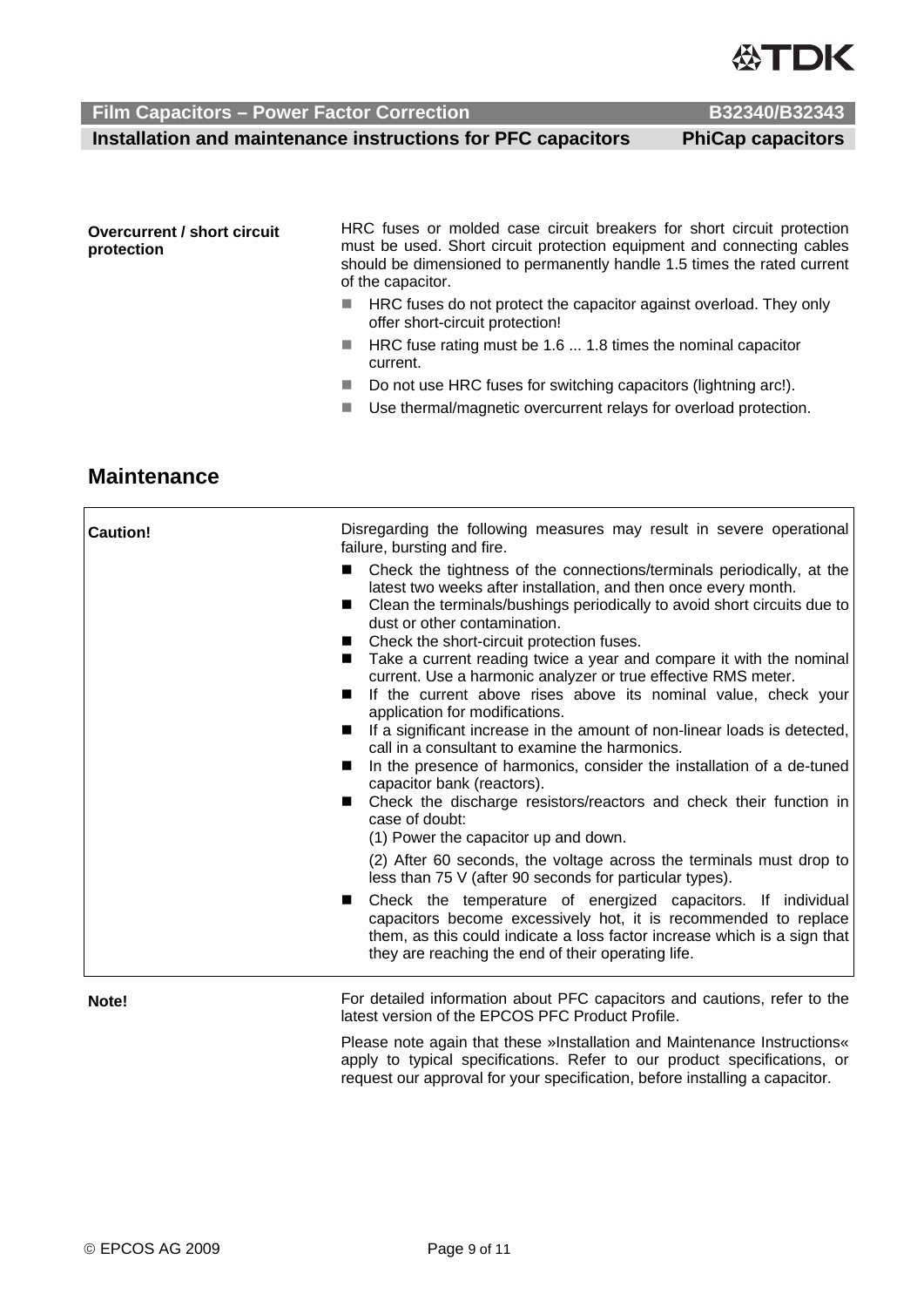

 **Installation and maintenance instructions for PFC capacitors PhiCap capacitors** 

# **Appendix**

**Connection cable cross section, HRC fuse rating**  The VDE 0100 recommendations for fusing and cable cross sections for three-phase power capacitors are listed below.

**VDE 0100 recommendations** The cross-section values mentioned below are guideline values valid for operation under normal conditions and at an ambient temperature of 40 °C. Higher values should be selected if conditions differ from the norm, such as higher temperatures or harmonic distortion.

| kvar rating at<br>400 V<br>kvar | <b>Nominal</b><br>current | <b>HRC</b> fuse<br>rating | <b>Cross section</b><br>of supply cable<br>mm <sup>2</sup> |
|---------------------------------|---------------------------|---------------------------|------------------------------------------------------------|
|                                 | 1.4                       | 5                         |                                                            |
| 1.5                             | 2.2                       | 5                         | 1.5                                                        |
| ⌒                               | 2.9                       | 10                        | 1.5                                                        |
| 2.5                             | 3.6                       | 10                        | 2.5                                                        |
| 5                               | 72                        | 15                        | 2.5                                                        |

For other voltage ratings:

230 V table figure • 1.74

440 V table figure • 0.91

480 V table figure • 0.83

525 V table figure • 0.76

A lower cross section is normally sufficient for the internal wiring of a capacitor bank. Various parameters such as the temperature inside the cabinet, the cable quality, the maximum cable isolation temperature, the cable type (single or multicore) and length have to be taken into consideration when selecting the appropriate value.

**Vibration resistance** The capacitor's resistance to vibration corresponds to IEC 68, part 2-6. The following values apply to the capacitor alone.

**Test conditions** Max. test conditions:

- **Test duration** ■ Test duration  $\begin{array}{c} 2 \text{ h} \\ \text{Frequency range} \end{array}$  10 ... 55 Hz  $\left.\right\}$  max. 0.7 g
	- Displacement amplitude

The connections and terminals may influence the vibration properties. It is The stability must be checked when an installed capacitor is exposed to vibration. Irrespective of this, it is not advised to locate capacitors where the vibration amplitudes could reach maximum levels in strongly vibrating appliances.